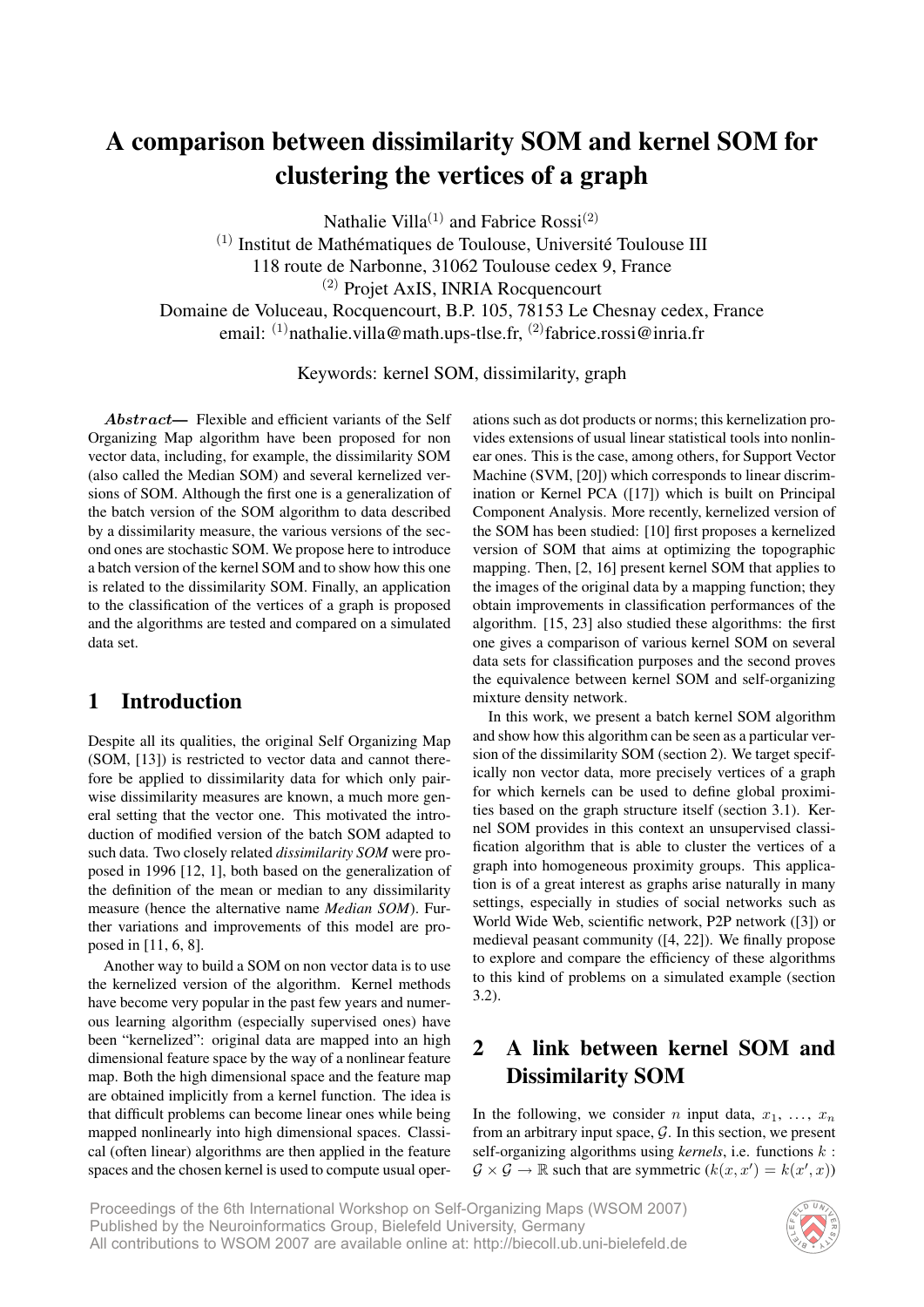and positive (for all  $m \in \mathbb{N}$ , all  $x_1, \ldots, x_m \in \mathcal{G}$  and all  $\alpha_1, \ldots, \alpha_m \in \mathbb{R}, \sum_{i=1}^m \alpha_i \alpha_j k(x_i, x_j) \geq 0.$ 

These functions are dot products of a mapping function,  $\phi$ , which is often nonlinear. More precisely, it exists an Hilbert space,  $(\mathcal{H}, \langle ., . \rangle)$ , called a *Reproducing Kernel Hilbert Space* (RKHS), and a mapping function  $\phi : \mathcal{G} \to \mathcal{H}$ such that  $k(x, x') = \langle \phi(x), \phi(x') \rangle$ . Then, algorithms that use the input data by the way of their norms or dot products are easily kernelized using the images by  $\phi$  of the original data set:  $\phi$  and  $\mathcal H$  are not explicitely known as the operations are defined by the way of the kernel function.

## 2.1 On-line kernel SOM

A kernel SOM based on the k-means algorithm has been first proposed by [16]. The input data of this algorithm are the images by  $\phi$  of  $x_1, \ldots, x_n$  and, as in the original SOM, they are mapped into a low dimensional grid made of M neurons,  $\{1, \ldots, M\}$ , which are related to each others by a neighborhood relationship,  $h$ . Each neuron  $j$  is represented by a prototype in the feature space  $\mathcal{H}$ ,  $p_j$ , which is a linear combination of  $\{\phi(x_1), \ldots, \phi(x_n)\}$ :  $p_j = \sum_{i=1}^n \gamma_{ji} \phi(x_i)$ . This leads to the following algorithm:

### Algorithm 1: On-line kernel SOM

- (1) For all  $j = 1, ..., M$  and all  $i = 1, ..., n$ , initialize  $\gamma_{ji}^0$ randomly in R;
- (2) For  $l = 1, ..., L$ , do
- (3) **assignment step:**  $x_l$  is assigned to the neuron,  $f^l(x_l)$  which has the closest prototype:

$$
f^{l}(x_{l}) = \arg\min_{j=1,...,M} \|\phi(x_{l}) - p_{j}^{l-1}\|
$$

(4) representation step: for all  $j = 1, \ldots, M$ , the prototype  $p_i$  is recomputed: for all  $i = 1 \ldots, n$ ,

$$
\gamma_{ji}^l = \gamma_{ji}^{l-1} + \alpha(l)h(f^l(x_l), j)\left(\delta_{il} - \gamma_{ji}^{l-1}\right)
$$

End for.

where step (3) leads to the minimization of  $\sum_{i,i'=1}^n \gamma_{ji}^{l-1} \gamma_{ji'}^{l-1} k(x_i, x_{i'}) - 2 \sum_{i=1}^n \gamma_{ji}^{l-1} k(x_i, x_l)$ . As shown in [23], the kernel SOM can be seen as a result of minimizing the energy  $\mathcal{E} = \sum_{j=1}^n h(f(x), j) ||\phi(x) - p_j||^2$ stochastically.

Another version of the kernel SOM is also proposed by [2]: it uses prototypes chosen in the original set and then computes the algorithm with the images by  $\phi$  of this prototype. It comes from the minimization of the following energy  $\mathcal{E} = \sum_{j=1}^{n} h(f(x), j) ||\phi(x) - \phi(p_j)||^2$ .

## 2.2 Dissimilarity SOM with dissimilarities based on kernels

Dissimilarity SOM ([11, 6, 8]) is a generalization of the batch version of SOM to data described by a dissimilarity measure. We assume given, for all  $i, i' = 1, \ldots, n$ , a

measure  $\delta(x_i, x_{i'})$ , that is symmetric  $(\delta(x, x') = \delta(x', x))$ , positive  $(\delta(x, x') \geq 0)$  and such that  $\delta(x, x) = 0$ . The Dissimilarity SOM proceeds as follows:

Algorithm 2: Dissimilarity SOM

- (1) For all  $j = 1, ..., M$ , initialize  $p_j^0$  randomly to one of the element of the data set  $\{x_1, \ldots, x_n\}$ ;
- (2) For  $l = 1, ..., L$ , do
- (3) **assignment step**: for all  $i = 1, \ldots, n, x_i$  is assigned to the neuron,  $f^l(x_i)$  which has the closest prototype:

$$
f^{l}(x_{i}) = \arg \min_{j=1,...,M} \delta(x_{i}, p_{j}^{l-1})
$$

(4) representation step: for all  $j = 1, \ldots, M$ , the prototype  $p_j$  is recomputed:

$$
p_j^l = \arg \min_{x \in (x_{i'})_{i'=1,...,n}} \sum_{i=1}^n h(f^l(x_i), j) \delta(x_i, x)
$$

End for.

As shown in step (4), the purpose is to choose prototypes in the data set that minimize the generalized energy  $\mathcal{E} = \sum_{j=1}^{M} \sum_{i=1}^{n} h(f(x_i), j) \delta(x_i, p_j).$ 

[6, 8] propose variants of this algorithm: the first one allows the use of several prototypes for a single neuron and the second describes a faster version of the algorithm.

In [22], a dissimilarity based on a kernel is described: it is designed for the clustering of the vertices of a graph. To construct their dissimilarity, the authors take advantage of the fact that the kernel can be interpreted as a norm; then computing the distance induced by this norm leads to the definition of a dissimilarity measure on  $\{x_1, \ldots, x_n\}$ :

$$
\delta_{med}(x, x') = ||\phi(x) - \phi(x')||
$$
\n
$$
= \sqrt{k(x, x) + k(x', x') - 2k(x, x')}.
$$
\n(1)

We can also define a variant of this dissimilarity measure by, for all  $x, x'$  in  $\mathcal{G},$ 

$$
\delta_{mean}(x, x') = ||\phi(x) - \phi(x')||^2
$$
\n
$$
= k(x, x) + k(x', x') - 2k(x, x').
$$
\n(2)

We now show that the dissimilarity SOM based on this last measure can be seen as a particular case of a batch version of the kernel SOM.

### 2.3 Batch kernel SOM

Replacing the value of the dissimilarity (2) in the representation step of the Dissimilarity SOM algorithm leads to the following equation:

$$
p_j^l = \arg \min_{x \in (x_{i'})_{i'=1,...,n}} \sum_{i=1}^n h(f^l(x_i), j) ||\phi(x_i) - \phi(x)||^2.
$$

In this equation, the prototypes are the images by  $\phi$  of some vertices; if we now allow the prototypes to be

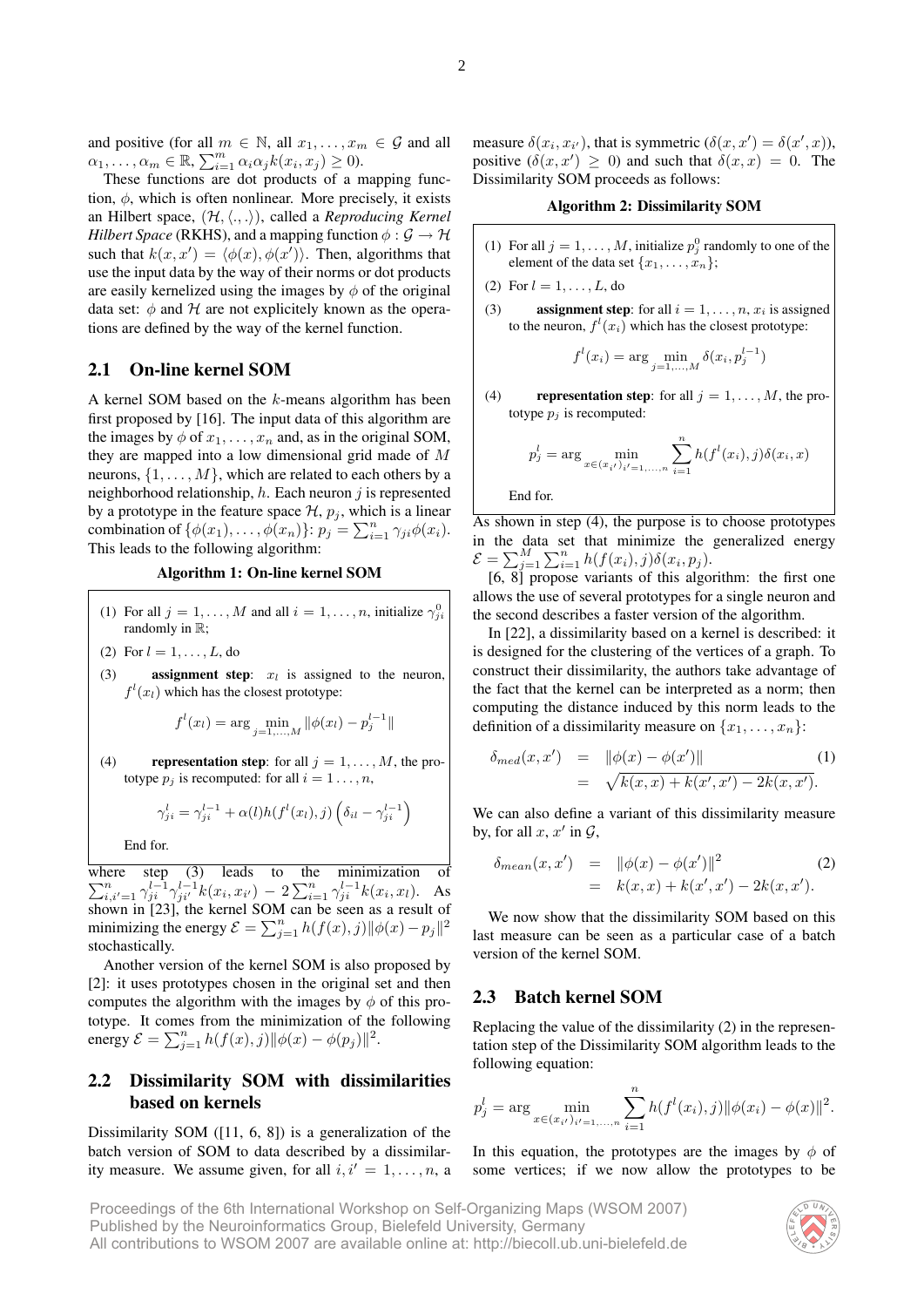linear combinations of  $\{\phi(x_i)\}_{i=1,\dots,n}$  as in the kernel SOM (section 2.1), the previous equation becomes  $p_j^l =$  $\sum_{i'=1}^n \gamma_{ji'}^l \phi(x_{i'})$  where

$$
\gamma_j^l = \arg \min_{\gamma \in \mathbb{R}^n} \sum_{i=1}^n h(f^l(x_i), j) ||\phi(x_i) - \sum_{i'=1}^n \gamma_{i'} \phi(x_{i'})||^2.
$$
\n(3)

Equation (3) has a simple solution:

$$
p_j = \frac{\sum_{i=1}^{n} h(f^l(x_i), j)\phi(x_i)}{\sum_{i=1}^{n} h(f^l(x_i), j)}
$$
(4)

which is the weighted mean of the  $(\phi(x_i))_i$ . As a consequence, equation (3) is the representation step of a batch SOM computed in the feature space  $H$ . We will call this algorithm *kernel batch SOM*:

#### Algorithm 3: Kernel batch SOM

- (1) For all  $j = 1, ..., M$  and all  $i = 1, ..., n$ , initialize  $\gamma_{ji}^0$ randomly in R;
- (2) For  $l = 1, ..., L$ , do
- (3) assignment step: for all  $i = 1, \ldots, n, x_i$  is assigned to the neuron,  $f^l(x_i)$  which has the closest prototype:

$$
f^{l}(x_{i}) = \arg\min_{j=1,...,M} \|\phi(x_{i}) - p_{j}^{l-1}\|
$$

(4) representation step: for all  $j = 1, \ldots, M$ , the prototype  $p_i$  is recomputed:

$$
\gamma_j^l = \arg \min_{\gamma \in \mathbb{R}^n} \sum_{i=1}^n h(f^l(x_i), j) ||\phi(x_i) - \sum_{i'=1}^n \gamma_{i'} \phi(x_{i'})||^2
$$

End for.

where, as shown in (4), the representation step simply reduces to

$$
\gamma_{ji}^{l} = \frac{h(f^{l}(x_i), j)}{\sum_{i'=1}^{n} h(f^{l}(x_{i'}, j))}.
$$

Like in the on-line version, the assignment is run by directly using the kernel without explicitly defining  $\phi$  and H: in fact, and all  $x \in \{x_1, \ldots, x_n\}$ , it leads to the minimization on  $j \in \{1, \ldots, M\}$  of  $\sum_{i,i'=1}^{n} \gamma_{ji} \gamma_{ji'} k(x_i, x_{i'})$  –  $2\sum_{i=1}^{n} \gamma_{ji} k(x, x_i)$ . Then, the kernel batch SOM is simply a batch kernel SOM performed in a relevant space so it shares its consistancy properties [7].

Finally, we conclude that the dissimilarity SOM described in section 2.2 can be seen as the restriction of a kernel batch SOM to the case where the prototypes are elements of the original data set. Formally, dissimilarity SOM *is* the batch kernel SOM for which the feature space is not Hilbertian but discrete.

## 3 Application to graphs

The fact that the prototypes are defined in the feature space H from the original data  $\{x_1, \ldots, x_n\}$  allows to apply the

algorithms described in section 2 to a wide variety of data, as long as a kernel can be defined on the original set  $G$ (for which no vector structure is needed). In particular, this algorithm can be used to cluster the vertices of a weighted graph into homogeneous proximity groups using the graph structure only, without any assumption on the vertices set. The problem of clustering the vertices of a graph is of a great interest, for instance as a tool for understanding the organization of social networks ([3]). This approach has already been tested for the dissimilarity SOM on a graph extracted from a medieval database ([22]).

We use in the rest of the paper the following notations. The dataset  $\{x_1, \ldots, x_n\}$  consists in the vertices of a graph G, with a set of edges in E. Each edge  $(x_i, x_{i'})$  has a positive weight  $w_{i,i'}$  (with  $w_{i,i'} = 0 \Leftrightarrow (x_i, x_{i'}) \notin E$ ). Weights are assumed to be symmetric  $(w_{i,i'} = w_{i',i}).$ We call  $d_i$  the *degree* of the vertex  $x_i$  given by  $d_i =$  $\sum_{i'=1}^{n} w_{i,i'}$ .

## 3.1 The Laplacian and related kernels

In [19], the authors investigate a family of kernels based on regularization of the Laplacian matrix. The Laplacian of the graph is the positive matrix  $L = (L_{i,i'})_{i,i'=1,...,n}$  such that

$$
L_{i,i'} = \begin{cases} -w_{i,i'} & \text{if } i \neq i' \\ d_i & \text{if } i = i' \end{cases}
$$

(see [5, 14] for a comprehensive review of the properties of this matrix). In particular, [19] shows how this discrete Laplacian can be derived from the usual Laplacian defined on continuous spaces. Applying regularization functions to the Laplacian, we obtain a family of matrices including

- *Regularized Laplacian*: for  $\beta > 0$ ,  $K^{\beta} = (\mathbb{I}_n +$  $\beta L)^{-1};$
- and *Diffusion matrix*: for  $\beta > 0$ ,  $K^{\beta} = e^{-\beta L}$ ;

These matrices are easy to compute for graphs having a few hundred of vertices via an eigenvalue decomposition: their eigensystem is deduced by applying the regularizing functions to the eigenvalues of the Laplacian (the eigenvectors are the same). Moreover, these matrices can be interpreted as regularizing matrices because the norm they induced penalizes more the vectors that vary a lot over close vertices. The way this penalization is taken into account depends on the regularizing function applied to the Laplacian matrix.

Using these regularizing matrices, we can define associated kernel by  $k^{\tilde{\beta}}(x_i, x_{i'}) = K^{\beta}_{ii'}$ . Moreover, the diffusion kernels (see also [14]) can be interpreted as the quantity of energy accumulated after a given time in a vertex if energy is injected at time 0 in the other vertex and if the diffusion is done along the edges. It has then become very popular to summarize both the global structure and the local proximities of a graph (see [21, 18] for applications in computational biology). In [9], the authors investigate the distances induced by kernels of this type in order to rank the vertices of a weighted graph; they compare them to each others and

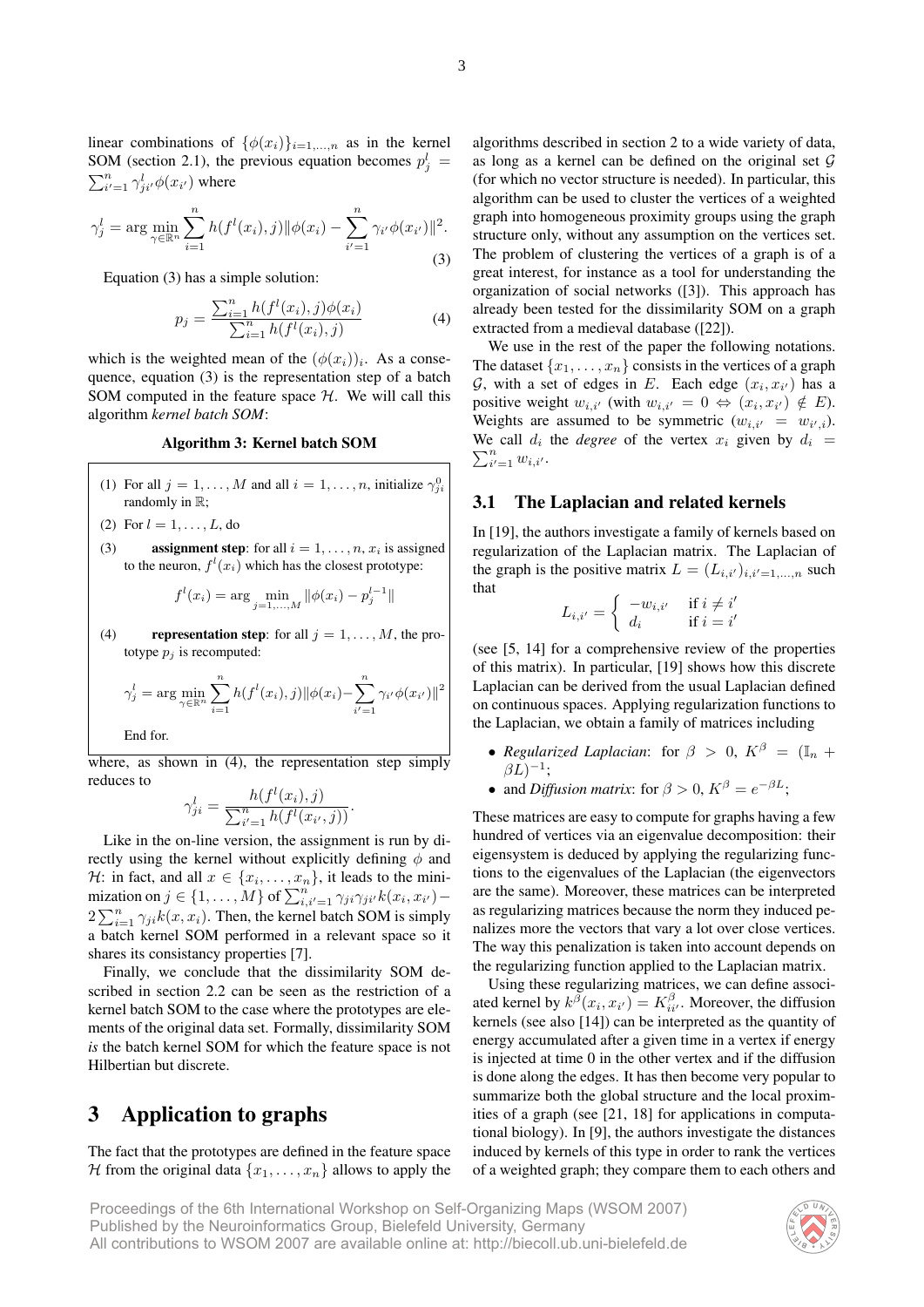show their good performances compared to standard methods.

## 3.2 Simulations

In order to test the 3 algorithms presented in section 2 for clustering the vertices of a graph, we simulated 50 graphs having a structure close to the ones described in [4, 22]. We made them as follow:

- We built 5 complete sub-graphs  $(C_i)_{i=1,\dots,5}$  (cliques) having  $(n_i)_{i=1,\ldots,5}$  vertices where  $n_i$  are generated from a Poisson distribution with parameter 50;
- For all  $i = 1, \ldots, 5$ , we generated  $l_i$  random links between  $C_i$  and vertices of the other cliques:  $l_i$ is generated from a uniform distribution on the set  $\{1, \ldots, 100n_i\}$ . Finally, multiple links are removed; thus the simulated graphs are "non-weighted" (i.e.  $w_{i,i'} \in \{0,1\}$ ).

A simplified version of these types of graphs is shown in Figure 1: we restricted the mean of  $x_i$  to 5 and  $l_i$  is generated from a uniform distribution on  $\{1, \ldots, 10n_i\}$  in order to make the visualization possible.



Figure 1: Example of a simulated graph: the vertices of the 5 cliques are represented by different labels  $(+ \Box * x o)$ 

Algorithms 1 to 3 were tested on these graphs by using the diffusion kernel and the dissimilarities (equations (1) and (2)) built from it. The grid chosen is a  $3 \times 3$  rectangular grid for which the central neuron has a neighborhood of size 2, as illustrated in Figure 2.

We ran all the algorithms until the stabilization is obtained, which leads to:

- 500 iterations for the on-line kernel SOM (algorithm 1);
- 20 iterations for the dissimilarity SOM with both dissimilarities (algorithm 2);
- 10 iterations for the batch SOM (algorithm 3).

Then, to avoid the influence of the initialization step, the algorithms were initialized randomly 10 times. For each graph and each algorithm, the best classification, which



Figure 2: SOM grid used (dark gray is the 1-neighborhood and light gray the 2-neighborhood of the central neuron)

minimizes the energy of the final grid, is kept. The computational burden of the algorithms is summarize in Table 1: it gives the total running time for 50 graphs and 10 initializations per graph. Batch kernel SOM is the fastest whereas

|              | Algorithm $ $ on-line k-SOM $ $ d-SOM $ $ batch k-SOM |     |    |
|--------------|-------------------------------------------------------|-----|----|
| Time $(min)$ | 260                                                   | -80 | 20 |

Table 1: Computation times

the on-line kernel SOM is very slow because it needs a high number of iterations to stabilize. For the batch kernel SOM, we initialize the prototypes with random elements of the data set (as in the dissimilarity SOM) in order to obtain a good convergence of the algorithm.

Finally, we tested three parameters for the diffusion kernel ( $\beta = 0.1$ ,  $\beta = 0.05$  and  $\beta = 0.01$ ). Higher parameters were not tested because we had numerical instabilities in the computation of the dissimilarities for some of the 50 graphs. In order to compare the classifications obtained by the different algorithms, we computed the following criteria:

- the mean energy (except for the dissimilarity SOM with dissimilarity (1) which does not have a comparable energy). Notice also that the energies computed for different values of  $\beta$  can also not be compared;
- the standard deviation of the energy;
- the mean number of classes found by the algorithm;
- after having associated each neuron of the grid to one of the cliques by a majority vote law, the mean pourcentage of good classified vertices (vertices assigned to a neuron associated to its clique);
- the number of links divided by the number of possible links between 2 vertices assigned to 2 neurons having distance 1 (or 2, 3, 4) between them on the grid.

The results are summarized in Tables 2 to 5 and an example of a classification obtained for the batch kernel SOM for the graph represented in Figure 1 is given in Figure 3.

First of all, we see that the quality of the classification heavily depends on the choice of  $\beta$ . For this application, performances decrease with  $\beta$ , with very bad performances for all the algorithms with the parameter  $\beta = 0.01$ .

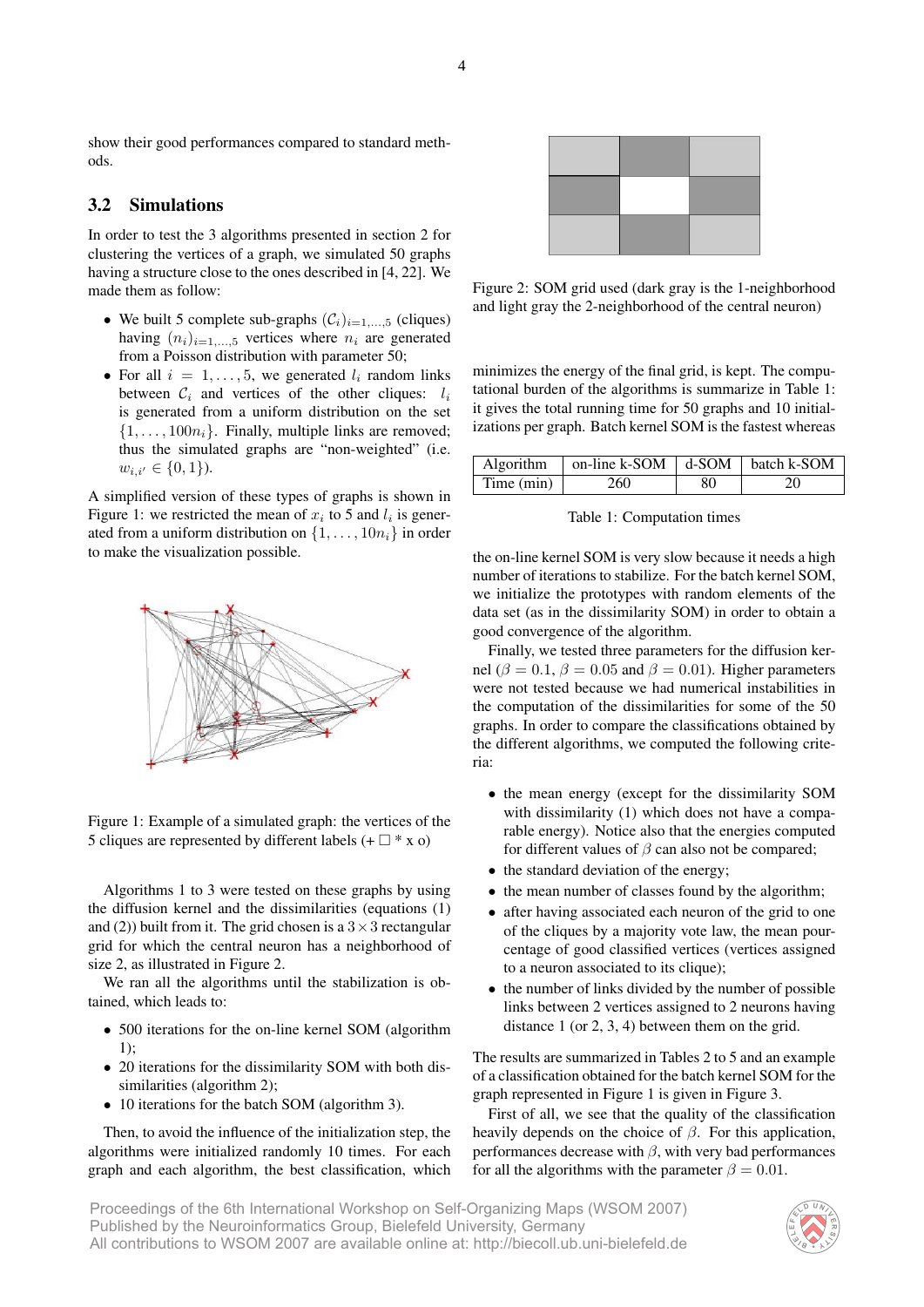|                    | $= 0.1$ | $= 0.05$ | $= 0.01$ |
|--------------------|---------|----------|----------|
| Mean energy        | 0.10    | 3.21     | 196      |
| Sd of energy       | 0.40    | 4.7      | 39       |
| Mean nb of classes | 8.04    | 8.92     | 9        |
| Mean $%$ of        | 79.84   | 78.28    | 39.72    |
| good classif.      |         |          |          |
| $\%$ of links for  | 54.5    | 58.4     | 51.3     |
| 1-neighborhood     |         |          |          |
| $%$ of links for   | 39.1    | 40.0     | 48.0     |
| 2-neighborhood     |         |          |          |
| $%$ of links for   | 34.9    | 33.1     | 45.6     |
| 3-neighborhood     |         |          |          |
| $%$ of links for   | 24.2    | 28.9     | 43.8     |
| 4-neighborhood     |         |          |          |

Table 2: Performance criteria for the on-line kernel SOM

|                    | $\beta=0.1$ | $= 0.05$<br>β | $= 0.01$<br>B |
|--------------------|-------------|---------------|---------------|
| Mean energy        | <b>NA</b>   | <b>NA</b>     | <b>NA</b>     |
| Sd of energy       | <b>NA</b>   | <b>NA</b>     | <b>NA</b>     |
| Mean nb of classes | 9           | 9             | 9             |
| Mean $\%$ of       | 77.34       | 40.49         | 29.56         |
| good classif.      |             |               |               |
| $%$ of links for   | 48.6        | 45.4          | 52.5          |
| 1-neighborhood     |             |               |               |
| $%$ of links for   | 42.0        | 45.5          | 55.8          |
| 2-neighborhood     |             |               |               |
| $%$ of links for   | 38.0        | 48.1          | 57.1          |
| 3-neighborhood     |             |               |               |
| $%$ of links for   | 34.8        | 51.5          | 57.0          |
| 4-neighborhood     |             |               |               |

Table 3: Performance criteria for the dissimilarity SOM (dissimilarity (1))

Then, we can also remark that the performances highly depend on the graph: the standard deviation of the energy is high compared to its mean. In fact, 5 graphs always obtained very bad performances and removing them divides the standard deviation by 20.

Comparing the algorithms to each others, we see that the batch kernel SOM seems to find the best clustering for the vertices of the graph: this is the one for which the mean number of classes found by the algorithm is the closest to the number of cliques (5). It has also the best pourcentage of good classified vertices and the smallest number of links for all neighborhoods, proving that the vertices classified in the same cluster are also frequently in the same clique. Then comes the on-line kernel SOM that suffers from a long computational time and finally, the dissimilarity SOM with slightly better performances for the dissimilarity (2). Comparing the first three Tables, we can say that the performance gain of the on-line kernel SOM is really poor compared to the computational time differences between the algorithms. Moreover, interpretation of the clusters mean-

|                    | $=0.1$ | $= 0.05$ | $= 0.01$ |
|--------------------|--------|----------|----------|
| Mean energy        | 0.13   | 3.99     | 300      |
| Sd of energy       | 0.55   | 7.3      | 65       |
| Mean nb of classes | 9      | 9        | 9        |
| Mean $%$ of        | 77.89  | 40.69    | 29.77    |
| good classif.      |        |          |          |
| % of links for     | 49.6   | 45.0     | 52.3     |
| 1-neighborhood     |        |          |          |
| $%$ of links for   | 41.7   | 45.7     | 55.8     |
| 2-neighborhood     |        |          |          |
| $%$ of links for   | 36.9   | 48.0     | 56.8     |
| 3-neighborhood     |        |          |          |
| % of links for     | 34.0   | 51.0     | 58.8     |
| 4-neighborhood     |        |          |          |

Table 4: Performance criteria for the dissimilarity SOM (dissimilarity (2))

|                    | $\beta = 0.1$ | $\beta = 0.05$ | $\beta = 0.01$ |
|--------------------|---------------|----------------|----------------|
| Mean energy        | 0.10          | 3.00           | 172            |
| Sd of energy       | 0.38          | 4.45           | 35             |
| Mean nb of classes | 6.56          | 7.56           | 9              |
| Mean $\%$ of       | 94.34         | 92.72          | 32.81          |
| good classif.      |               |                |                |
| $%$ of links for   | 44.9          | 48.0           | 47.6           |
| 1-neighborhood     |               |                |                |
| $%$ of links for   | 37.8          | 37.6           | 46.6           |
| 2-neighborhood     |               |                |                |
| $%$ of links for   | 29.1          | 32.3           | 48.8           |
| 3-neighborhood     |               |                |                |
| $%$ of links for   | 28.6          | 28.5           | 46.4           |
| 4-neighborhood     |               |                |                |

Table 5: Performance criteria for batch kernel SOM

ing can take benefit of the fact that prototypes are elements of the data set. On the contrary, dissimilarity SOM totally fails in decreasing the number of relevant classes (the mean number of clusters in the final classification is always the biggest possible, 9); this leads to a bigger number of links between two distinct neurons than in the both versions of kernel SOM.

# 4 Conclusions

We show in this paper that the dissimilarity SOM used with a kernel based dissimilarity is a particular case of a batch kernel SOM. This leads us to the definition of a batch unsupervised algorithm for clustering the vertices of a graph. The simulations made on randomly generated graphs prove that this batch version of kernel SOM is both efficient and fast. The dissimilarity SOM, which is more restricted, is less efficient but still have good performances and produces prototypes that are more easily interpretable. We also emphasized the importance of a good choice of the parameter